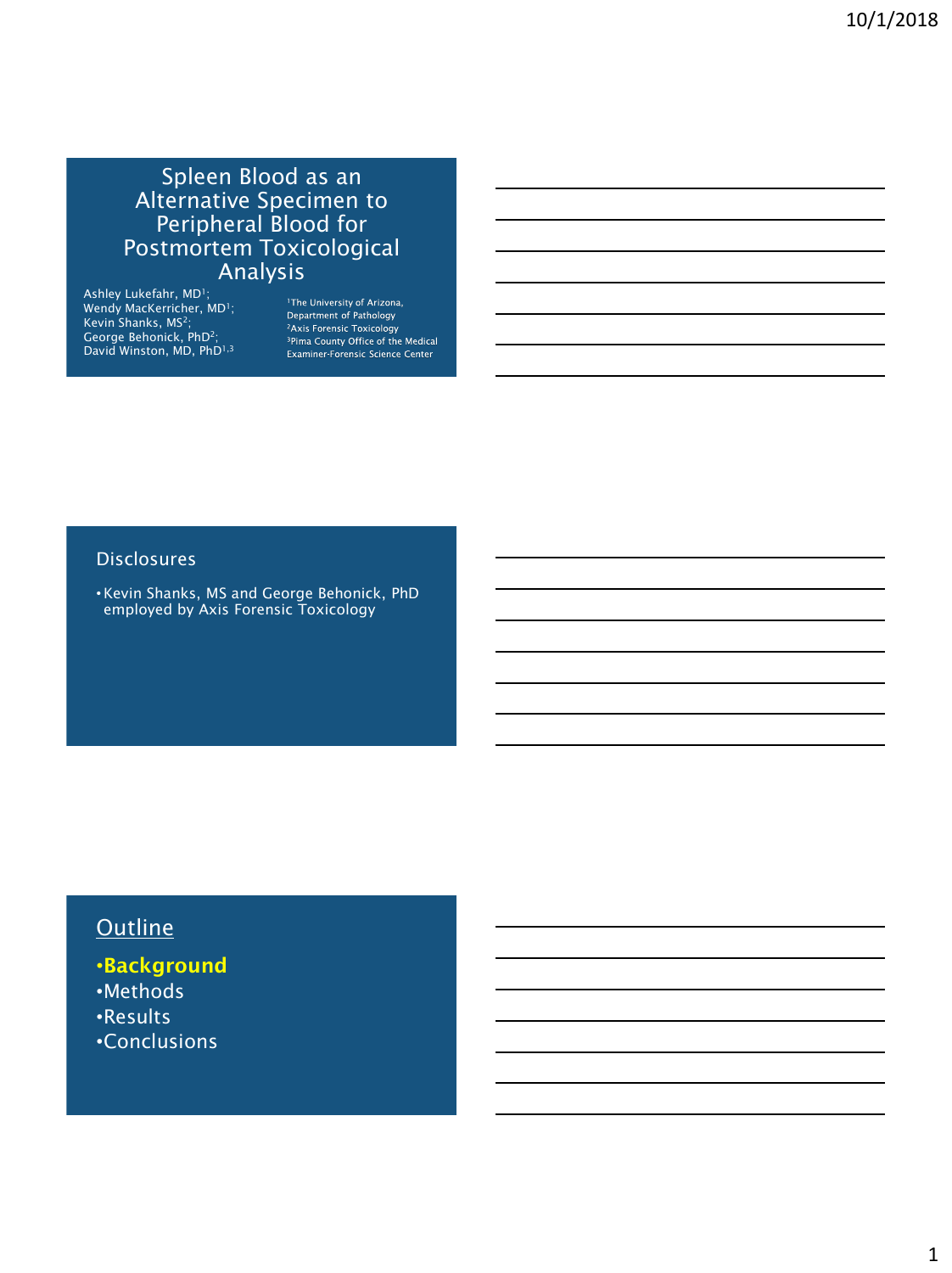#### Ideal Matrix for Postmortem Toxicologic Analysis

- Widely available reference data
- Easily reproducible collection method
- Less prone to postmortem drug redistribution • Less complex matrix
- Minimal sample preparation and pretreatment prior to analysis
- Current specimen of choice for most postmortem toxicological analyses: Peripheral Blood • However, peripheral blood is a limited resource

#### Spleen: Reservoir of Peripheral Blood Components

◥

- Blood flows in series through the white pulp and red pulp
- Capillaries enter the open circulation of the reticular meshwork before draining into the venous system
- Abnormal red blood cells are retained by the reticular meshwork • This causes changes in flow, resulting in the concentration of cellular components within the spleen
- The blood-filled space is a large fraction of the total spleen volume

• Potential source of blood for toxicologic analysis

#### Spleen Blood

- Spleen tissue has long been used for postmortem toxicological analysis
- However, processing solid tissue for postmortem forensic toxicology requires: Tissue homogenization Hydrolysis or enzymatic digestion
- 
- Blood has the advantage of being a <u>less complex matrix t</u>han<br>solid tissue
- The ability to isolate large volumes of non-viscous blood from<br>the spleen prior to toxicologic analysis would:<br>• Maximize the volume of fluid available for analysis<br>• Limit the loss of analytes due to manipulation and pr
-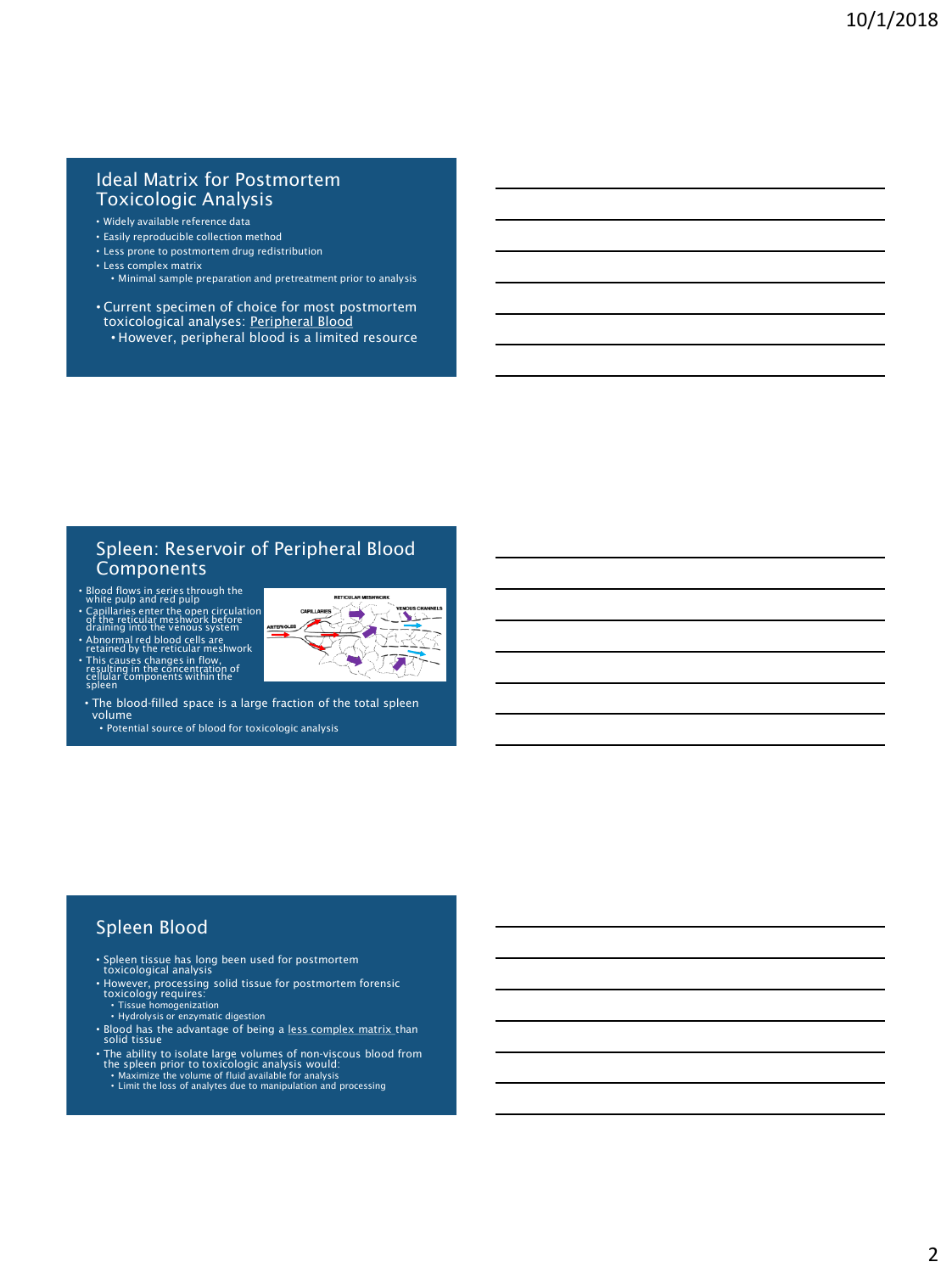# Outline

•Background •Methods •Results •Conclusions

## Specimen Collection and Handling

- Specimens collected prospectively at time of autopsy
- 15 cases based on a high suspicion for drug overdose
- Spleens were removed and manually compressed to collect blood
- Simultaneously, peripheral venous blood and vitreous fluid were collected
- All specimens stored at 2-8°C

Manual Compression Method of Spleen Blood Extraction

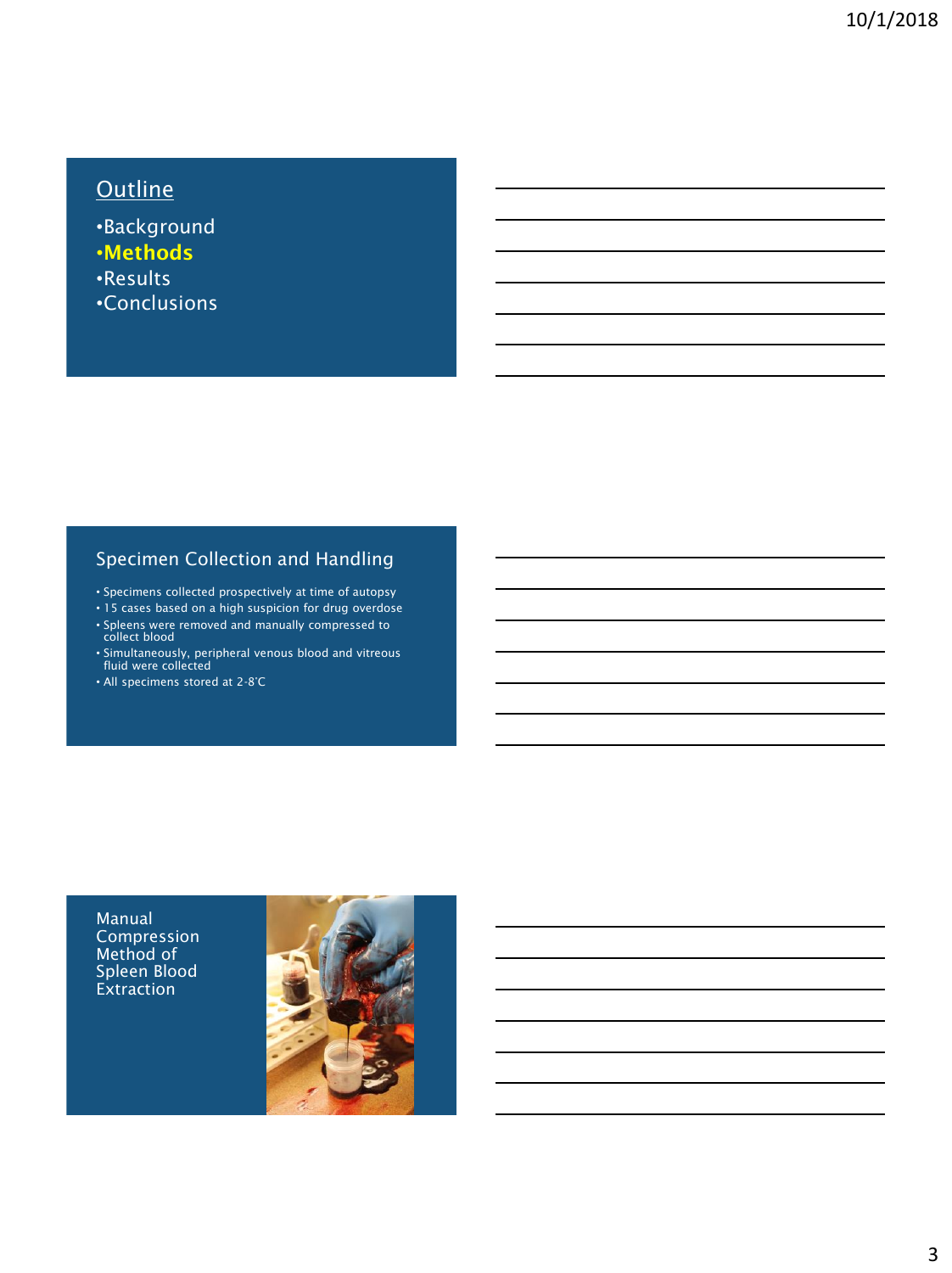## Analytical Toxicology Methods

- Volatile testing (alcohol, methanol, isopropanol, acetone) accomplished by headspace gas chromatography-flame ionization detection
- Presumptive testing/screening for opiates, oxycodone, cannabinoids, and barbiturates by Enzyme Linked Immunosorbent Assay (ELISA)
- Comprehensive blood screening for<br>prescription/therapeutic agents and illicit drugs<br>conducted by LC-MS<br>• Specific LC/MS/MS methods for drugs or drug classes were<br>• employed to confirm presumptively screened positive res
- 

#### Samples were analyzed for the presence of:

- Amphetamines Benzodiazepines
- Analgesics
- Anesthetics
- Anticonvulsants
- Antidepressants
- 
- Antihistamines
- Antipsychotics
- Barbiturates
- 
- Cannabinoids
- Neurology Agents Cardiovascular Agents
- Cocaine
- Endocrine Agents

• Fentanyl • Gastroenterology Agents

- Ethanol
- Phencyclidine

• Opiates

• Methadone • Narcotics

- Propoxyphene • Sedatives/Hypnotics
- Tramadol
- Stimulants

# **Outline**

•Background •Methods •Results •Conclusions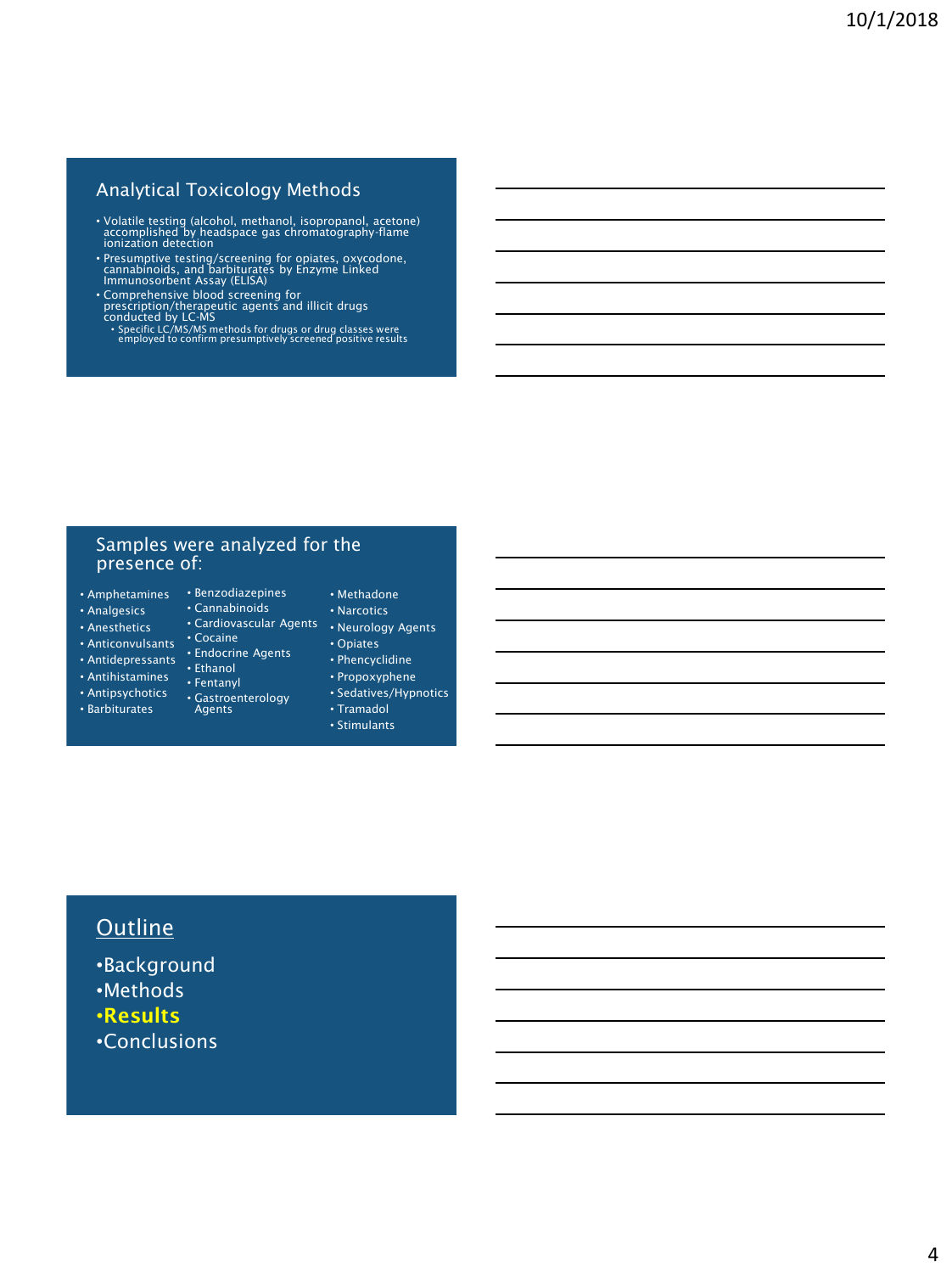## Drug Classes with Positive Results:

- Amphetamines Benzodiazepines
- Analgesics
- Anesthetics
- Anticonvulsants
- Antidepressants
- 
- Antipsychotics
- Barbiturates
- Cannabinoids • Cardiovascular Agents
- Cocaine
- Endocrine Agents
- Ethanol
- Antihistamines Fentanyl
	- Gastroenterology Agents
	-
- Methadone
- Narcotics
- Neurology Agents • Opiates
- Phencyclidine
- Propoxyphene
- Sedatives/Hypnotics
- Tramadol
- Stimulants

## To Compare Data:

• Postmortem distribution coefficient calculated as: spleen blood concentration / peripheral blood concentration spleen blood concentration / vitreous humor concentration peripheral blood concentration / vitreous humor concentration

• Data expressed as mean ± SEM

## Amphetamines

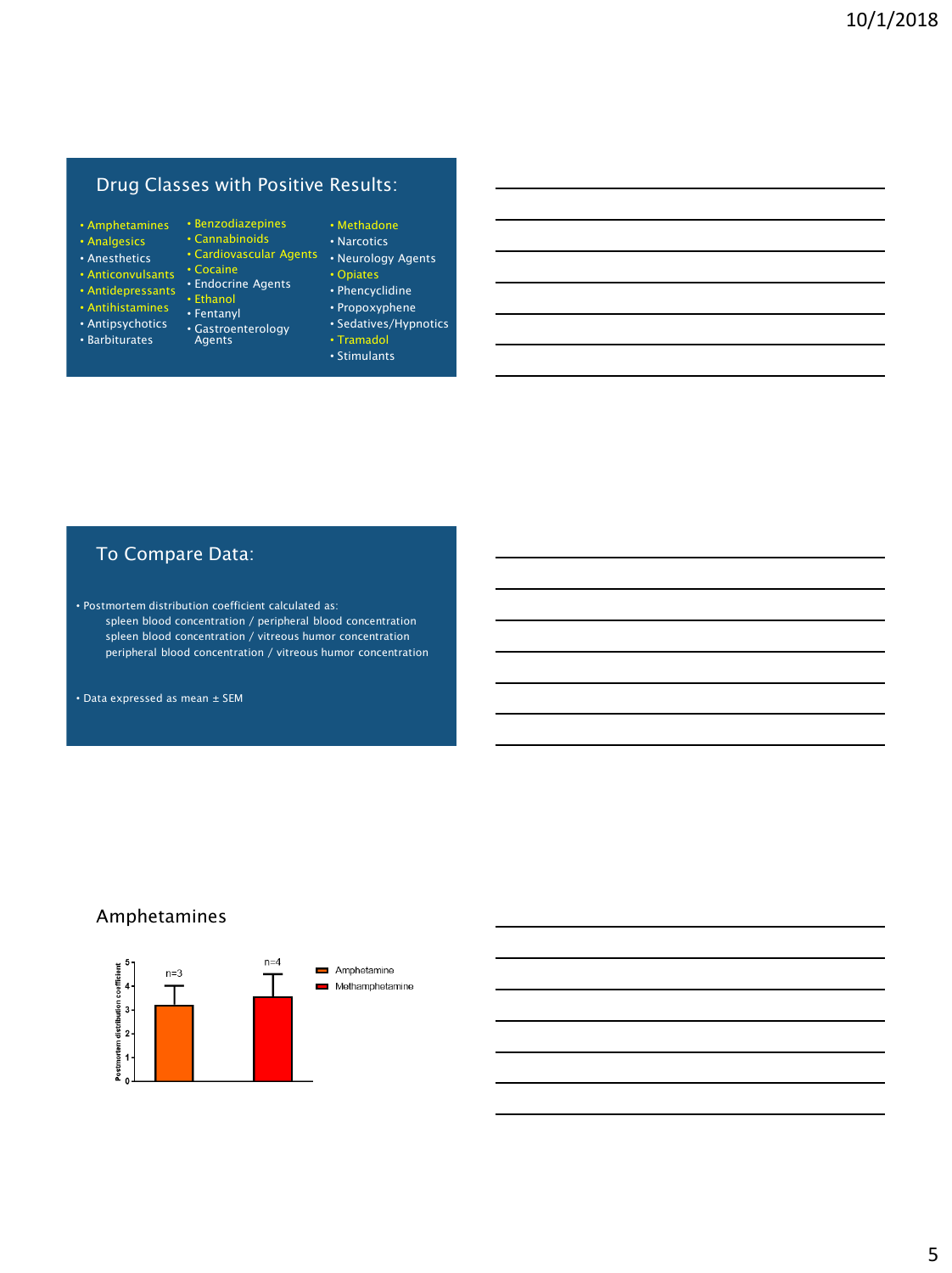# Opiates



# Antidepressants









- 
- O-Desmethylvenlafaxine

# Benzodiazepines



- Alprazolam Nordiazepam
- 7-Aminoclonazepam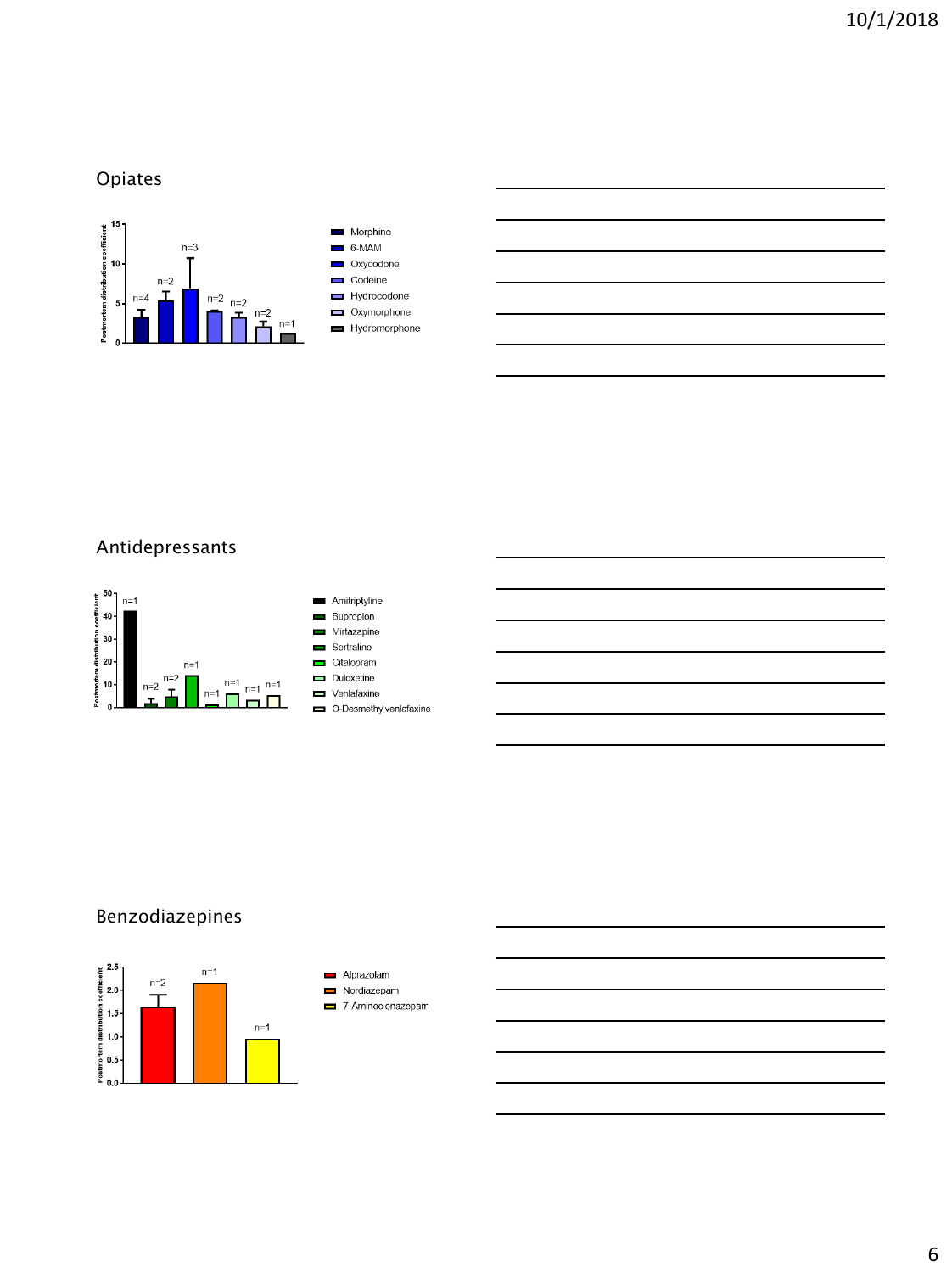## Cannabinoids



## Miscellaneous



## Ethanol



Peripheral Blood / Vitreous Humor Spleen Blood / Vitreous Humor Spleen Blood / Peripheral Blood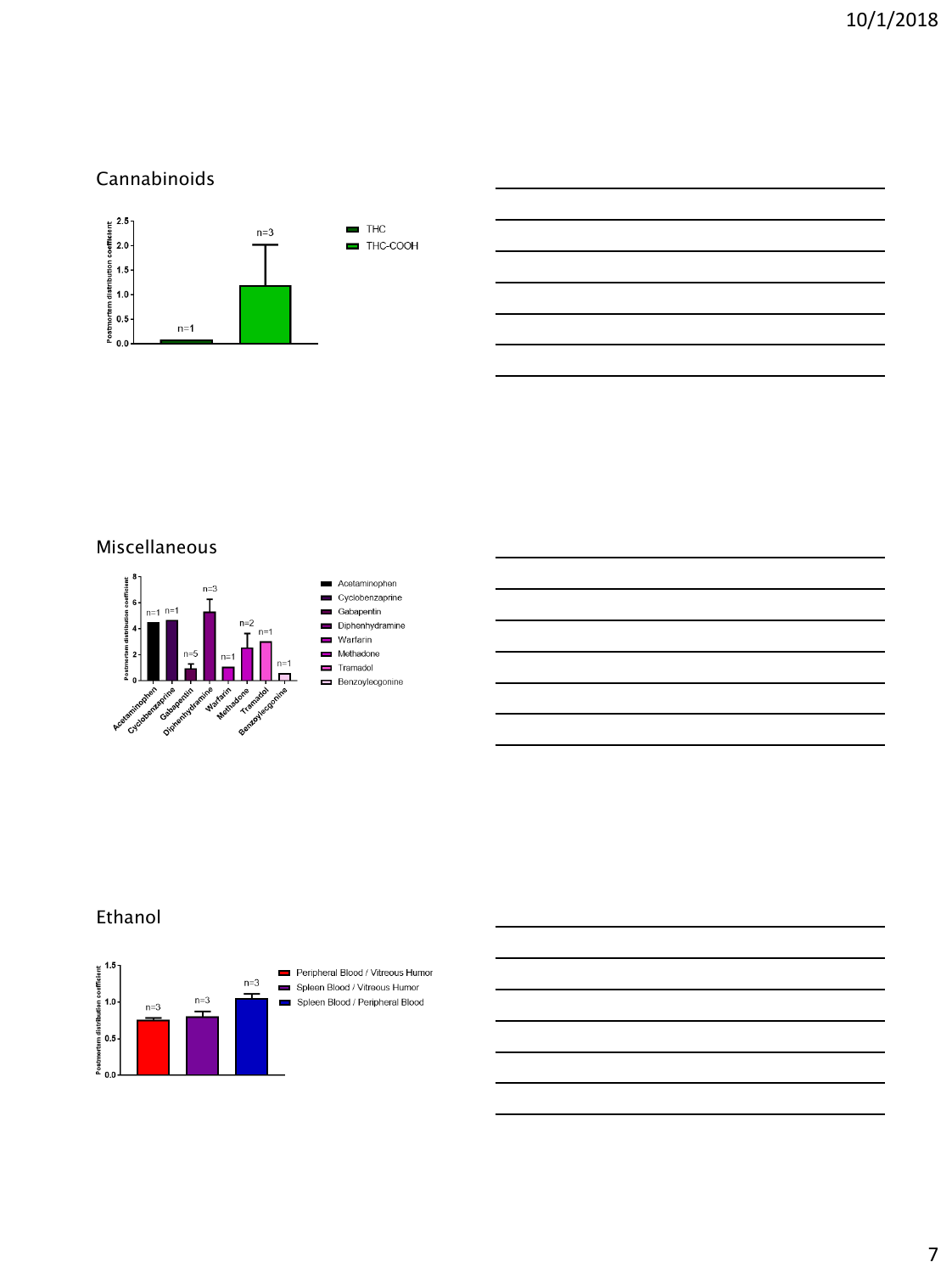# **Outline**

•Background •Methods •Results •Conclusions

### **Conclusions**

- This study is the first, to our knowledge, to directly compare drug concentrations between spleen blood and peripheral blood
- Manual compression method: Easily reproducible Results in sufficient quantities of blood
- Drugs across a wide spectrum of drug classes can be quantitated
- 
- Limitations of manual compression method: Specimen contamination from surrounding sites Susceptible to postmortem drug redistribution
- Further research is necessary to validate the use of spleen blood as an alternative/complementary matrix for postmortem toxicologic analysis

#### References

- Bergman RA, Heidger PM, Scott-Conner CEH. The Anatomy of the Spleen. In: Bowdler AJ, editor. The Complete Spleen: Structure, Function, and Clinical Disorders. 2 ed. Totowa, NJ: Humana Press; 2002.
- Kerrigan S (2008) Sampling, storage and stability. In S Jickells and A Negrusz (Eds.). Clarke's Analytical Forensic Toxicology (2nd ed., pp 335-356). London:Pharmaceutical.
- Pélissier-Alicot AL, Gaulier JM, Champsaur P, Marguet P. (2003). Mechanisms underlying postmortem redistribution of drugs: a review. J Anal Toxicol 27(8): 533-44.